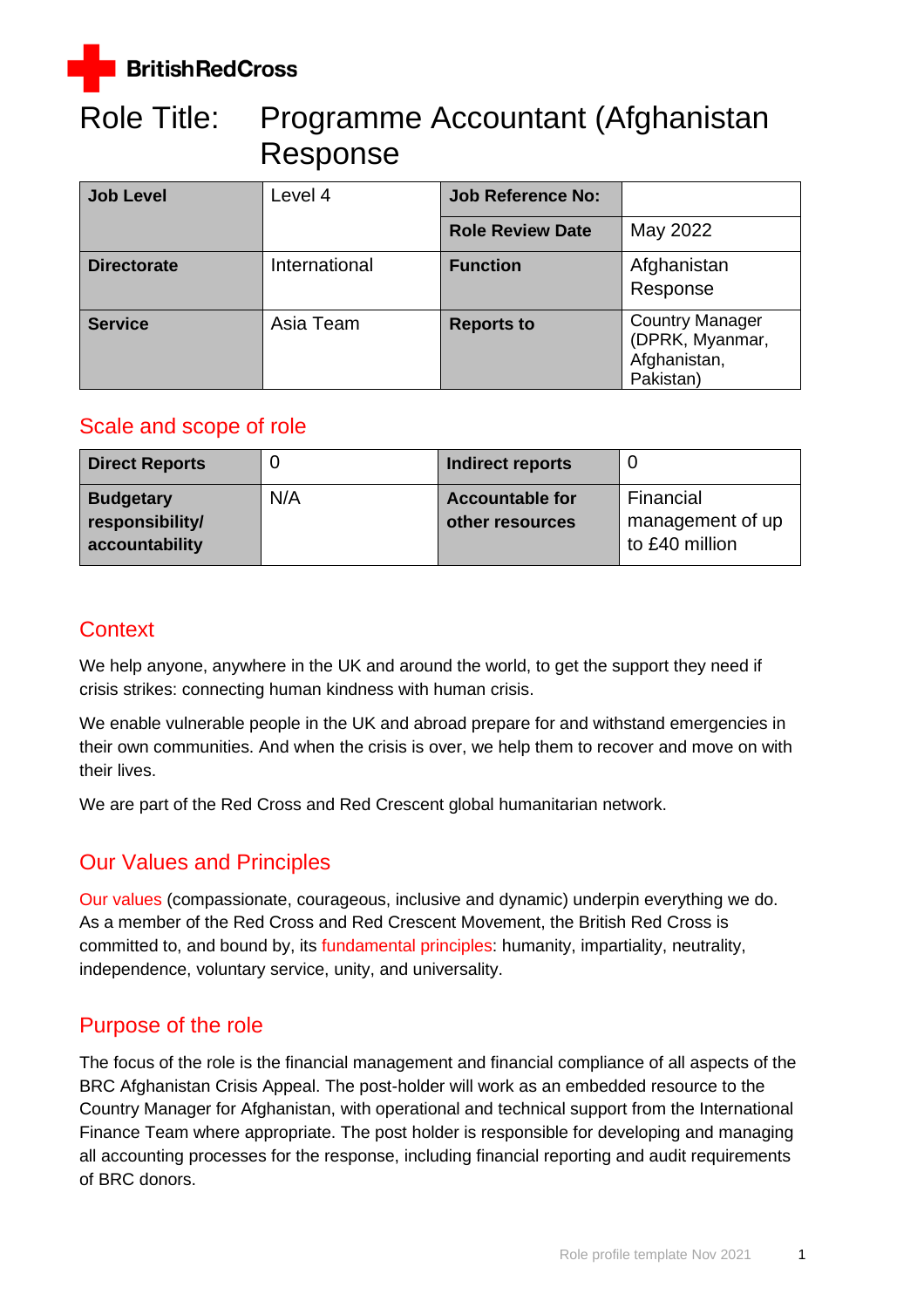## Key Responsibilities

#### **Finance business partner**

- To attend Afghanistan Crisis management meetings to input on financial and business issues, present findings and make recommendations for action.
- To actively engage and participate on regional strategic projects to ensure financial systems, financial controls and risk management activities are implemented appropriately

#### **Planning, Budgeting & Forecasting**

- To be the finance contact for the Afghanistan Crisis through planning, budgeting, and forecasting
- To update the Planner forecasting tool monthly with known changes to forecast for general and restricted funds for the Afghanistan Crisis
- To ensure that monthly forecasts reconcile to the agreed regional financial framework allocations
- To analyse, interpret and report on the Afghanistan Crisis consolidated budgets, assessing the implications, and recommending possible courses of action to the Country Manager (Afghanistan)
- To ensure that the planning and budget process is completed within the agreed organisational timetable and in accordance with procedures
- To ensure that managers can contribute effectively to the process, understand their responsibilities and targets, and have a good understanding of the financial performance of the Afghanistan Crisis
- To identify risks that may impact on the budget outcome and to mitigate such risks **Financial Management and Systems**
	- To provide meaningful Afghanistan Crisis analysis on financial performance
	- To provide managers with knowledgeable, proactive advice and guidance on financial issues
	- To ensure managers have a clear understanding of the financial framework and the delegations within the International Directorate
	- To hold monthly meetings to review financial performance with the Country Manager (Afghanistan), agree and document actions
	- To maintain the integrity of the financial information in the BRC finance system for the Afghanistan Crisis ensuring entries are correct and up to date, posting journals where required
	- To oversee the financial processing relating to the Afghanistan Crisis including processing grant agreements, grant transfers, international invoice payments and office cashflow requests for the Afghanistan Crisis
	- To ensure systems are in place within the Afghanistan Crisis for general fund relieving and recovery management activities
	- To be responsible for identifying any risks associated with financial systems, to propose controls or actions to mitigate such risks, and to monitor such controls
	- To provide financial support to emergency appeals in the Asia region including attending ETFs (Emergency Task Force), Programme Team Meetings (PM's) and Major Programme Board Meetings (MPB's)
	- To support the IPA (International Programme Accountant) & Trainer with surge delegate deployments in the region as required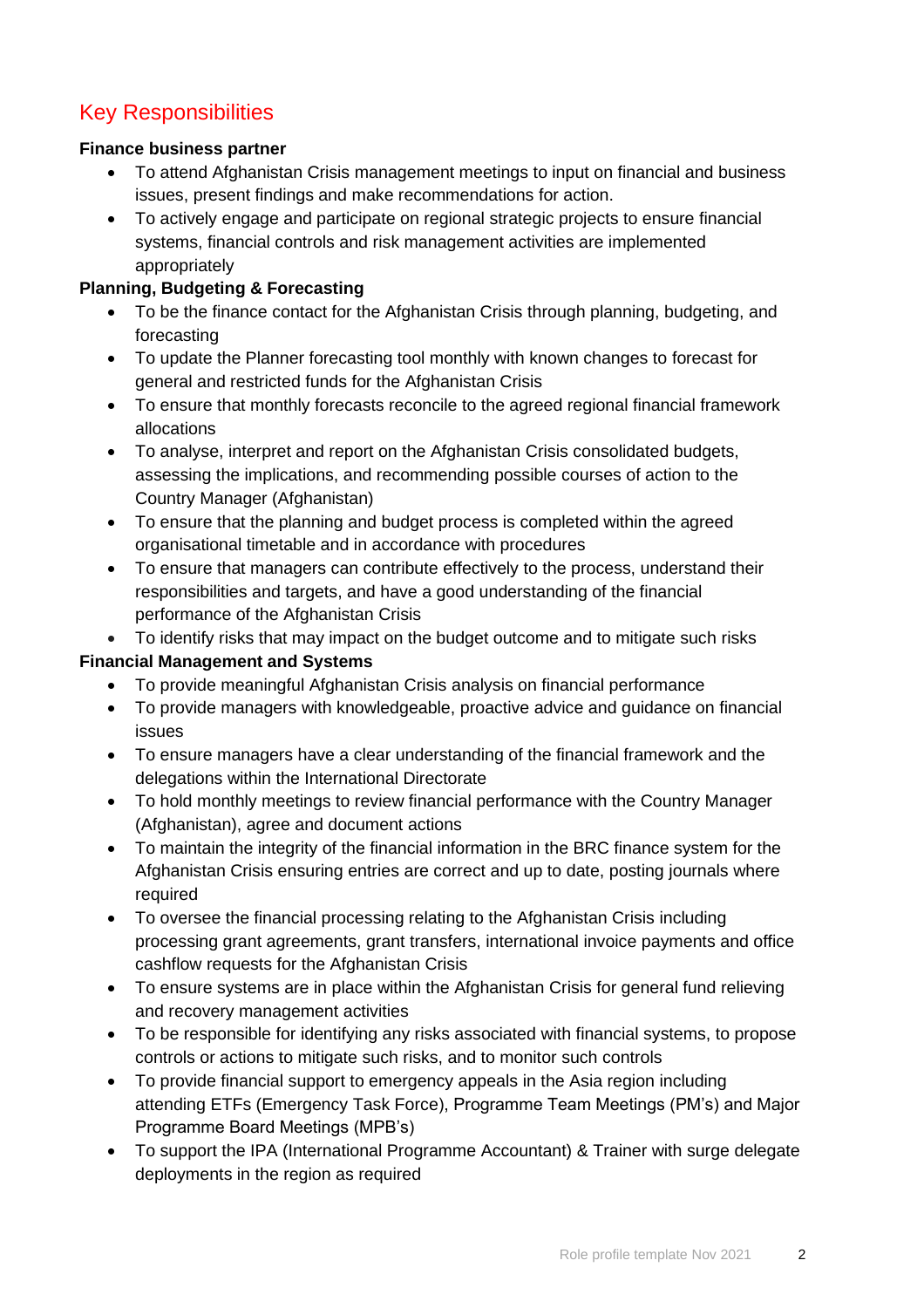- To support BRC's year end and interim external audit processes as required
- Support Asia DMC in the financial management and financial risk management of other smaller-scale emergencies and regional projects in the Asia region that either fall out of or cut across our Partnership countries (Regional Migration Project, regional NSD work etc.). This would apply to both current regional projects already being undertaken by the Asia team, and any that emerge over the course of the role

#### **Programme Financial Risk Management**

- To assist in carrying out financial due diligence reviews of Partner National Societies and programmes affected by the Afghanistan Crisis in collaboration with any non-UK based BRC finance staff, ensuring that key financial risks are identified, and clear recommendations given on how to deal with areas of weaknesses identified. To ensure that the recommendations are implemented appropriately.
- To support financial capacity building of Partner National Societies affected by the Afghanistan Crisis, in collaboration with any non-UK based BRC finance staff, and as required
- To ensure a risk register for the Afghanistan Crisis is developed, reviewed, and updated
- To ensure all Internal Audit actions related to the Afghanistan Crisis are appropriately followed up and reported back to Internal Audit

#### **Restricted Funds**

- To ensure that the financial elements of International Directorate restricted fund applications for the Afghanistan Crisis are prepared, reviewed and supported
- To ensure that financial reports for International Directorate restricted fund projects for the Afghanistan Crisis are prepared, reviewed, supported and submitted in a timely manner
- To ensure that audits on International Directorate restricted fund projects for the Afghanistan Crisis are arranged and carried out in line with the donor's requirements
- To ensure that all necessary financial support is given to all International Directorate restricted fund projects for the Afghanistan Crisis during the close out phase

#### **Management and Training**

- To support the recruitment, training and induction of all overseas based finance delegates, finance managers and finance officers connected to the Afghanistan Crisis
- To task manage and provide technical advice to all overseas based finance delegates, finance managers and finance officers in the Afghanistan Crisis
- To deliver financial training and financial inductions to staff connected to the Afghanistan Crisis as required

#### **Team Member:**

- Actively participates in all team meetings.
- Supports other team members.
- Work and behaves in accordance with all BRC policies and procedures.
- Upholds the fundamental principles of the Red Cross and acts with integrity, in accordance with the Society's values (inclusive, compassionate, courageous and dynamic).

The duties and responsibilities described are not a comprehensive list and additional tasks may be assigned from time to time that are in line with the level of the role.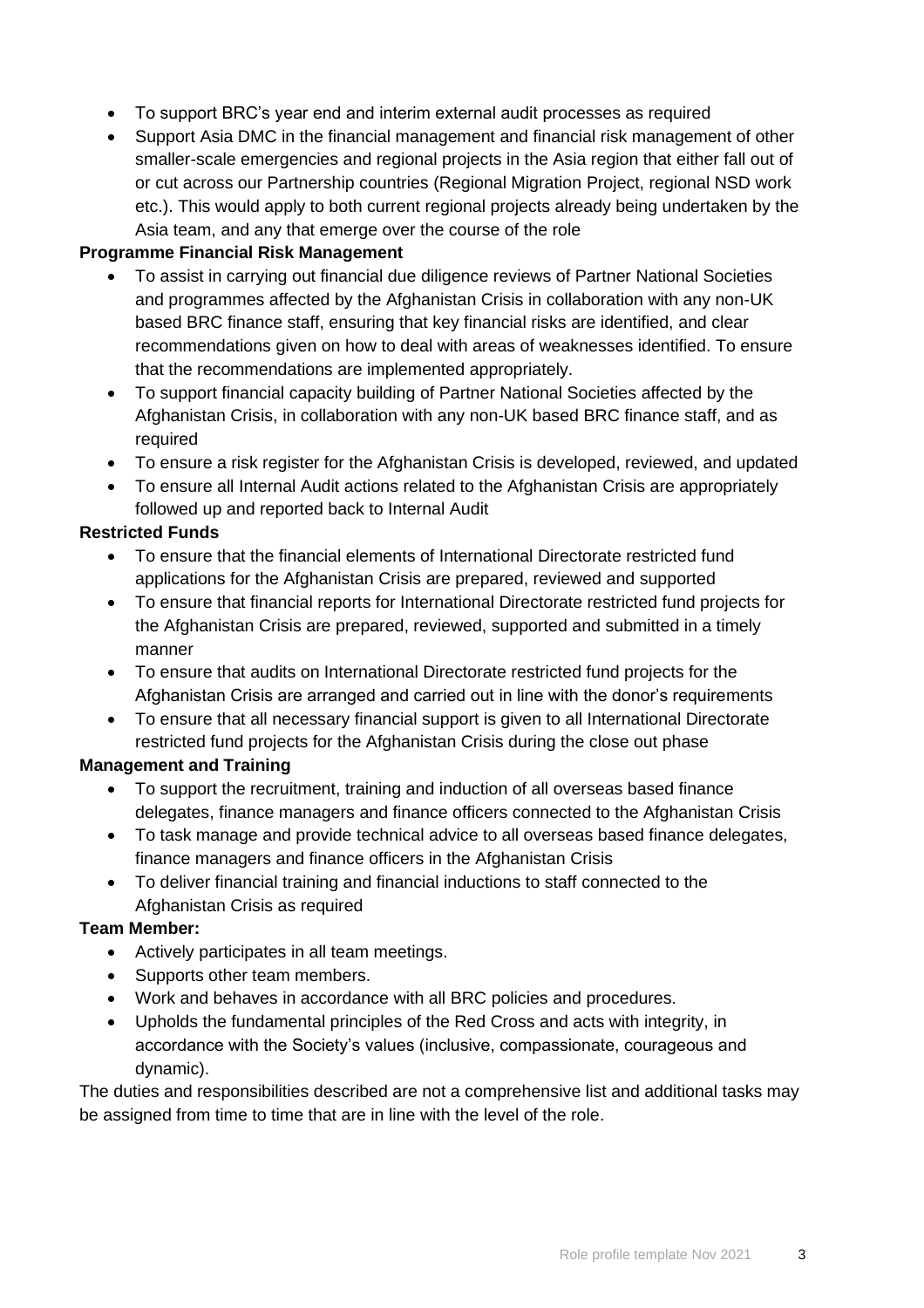## Criminal Records

**Type of criminal record checks required for this role** 

| <b>England and Wales - Disclosure and Baring Service Check (DBS)</b>        |
|-----------------------------------------------------------------------------|
| <b>None</b>                                                                 |
| Enhanced - Adult Workforce<br>>                                             |
| Enhanced - Child Workforce                                                  |
| Enhanced - Child and Adult Workforce                                        |
| Scotland                                                                    |
| <b>None</b><br>$\blacktriangleright$                                        |
| Protecting Vulnerable Groups (PVG) - Adult<br>⋗                             |
| Protecting Vulnerable Groups (PVG) – Child<br>>                             |
| Protecting Vulnerable Groups (PVG) - Adult & Child<br>$\blacktriangleright$ |
| <b>Northern Ireland</b>                                                     |
| <b>None</b>                                                                 |
| <b>ACCESS_NI - Enhanced Children</b><br>>                                   |
| <b>ACCESS NI - Enhanced Vulnerable Adults</b><br>>                          |
| ACCESS NI - Enhanced Vulnerable Adults and Children<br>⋗                    |
|                                                                             |

### Drivers Checks

**>** Required **No**

### International Roles only

If you have been living outside of the UK we will request international police checks in lieu of a UK Criminal Record Check.

| > International Police Check    | Yes | No |
|---------------------------------|-----|----|
| > International Driving License | Yes | No |
| for manual cars                 |     |    |

## **Diversity**

At the British Red Cross, we are looking for the right people to help us provide support to millions of people affected by crisis. We want our team to reflect the diversity of the communities we serve, offering equal opportunities to everyone, regardless of, age, disability, gender reassignment, marriage and civil partnership, pregnancy and maternity, race, religion or belief, sex, or sexual orientation.

Diversity is something we celebrate, and we want you to be able to bring your authentic self to the British Red Cross. We want you to feel that you are in an inclusive environment, and a great position to help us spread the power of kindness.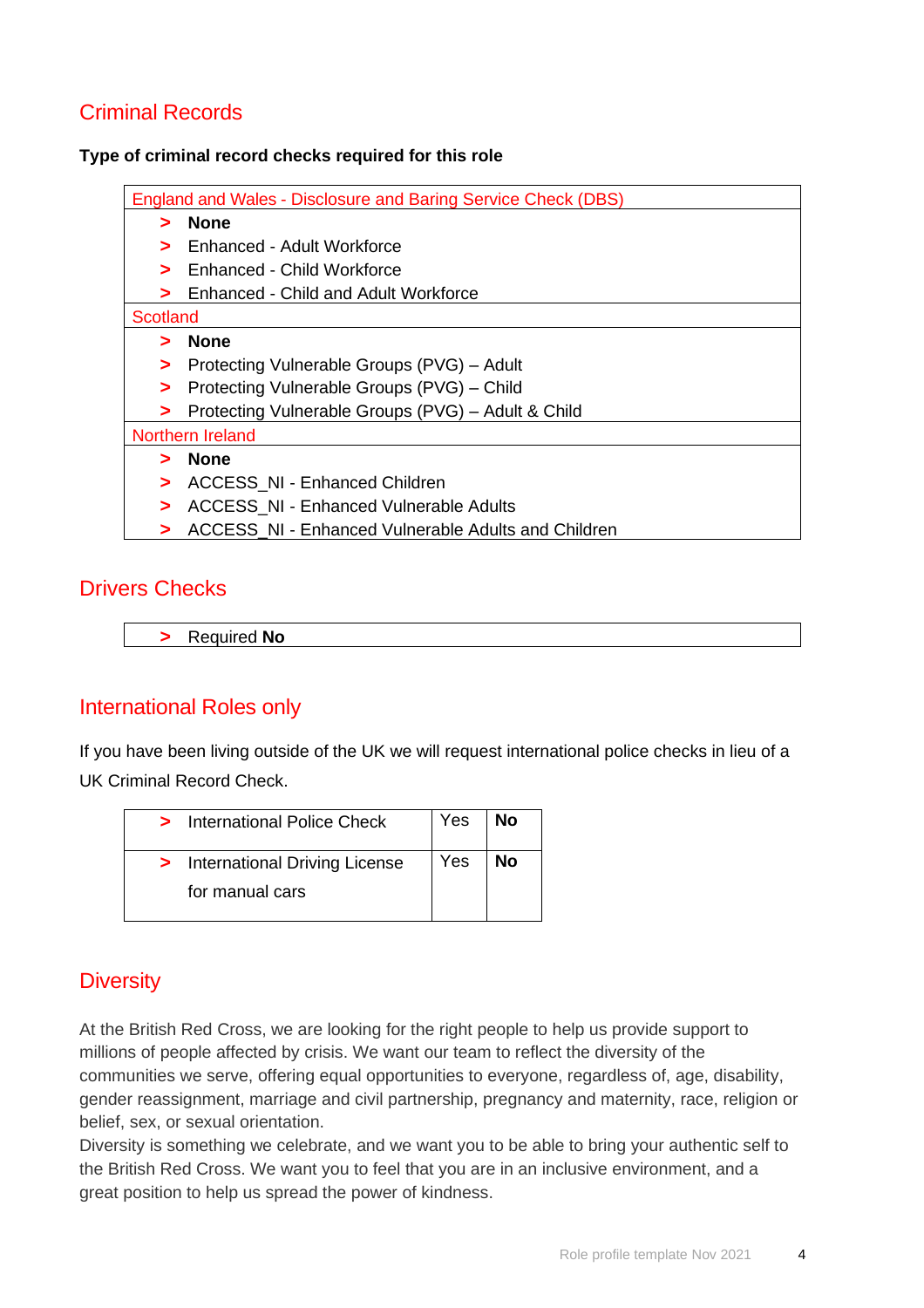# Person Specification

|                                |           | <b>Requirement</b>                                                                                                                                                         |                   | <b>Evidence</b><br>obtained through<br><b>Shortlisting (S)</b><br>Interview (I) or<br><b>Assessment (A)</b> |   |
|--------------------------------|-----------|----------------------------------------------------------------------------------------------------------------------------------------------------------------------------|-------------------|-------------------------------------------------------------------------------------------------------------|---|
|                                |           |                                                                                                                                                                            | $\mathbf{s}$      |                                                                                                             | A |
| <b>Knowledge</b><br>and Skills | Essential | <b>CCAB</b> qualified accountant<br>• Strong audit and internal controls<br>knowledge with the ability to highlight<br>weaknesses and make appropriate<br>recommendations* | $\checkmark$<br>✓ | ✓                                                                                                           |   |
|                                |           | • Highly computer literate with advanced<br>knowledge of MS Office and computerised<br>accounts systems                                                                    | $\checkmark$      | ✓                                                                                                           |   |
|                                |           | • Ability to assimilate complex financial and<br>written information quickly and accurately                                                                                | $\checkmark$      | ✓                                                                                                           |   |
|                                |           | Strong analytical and reporting skills                                                                                                                                     | ✓                 | ✓                                                                                                           |   |
|                                | Desirable | $\bullet$                                                                                                                                                                  |                   |                                                                                                             |   |
| <b>Experience</b>              | Essential | Experience of developing financial<br>systems to support international<br>operations<br>Experience of supporting the financial                                             | ✓<br>✓            | ✓<br>✓                                                                                                      |   |
|                                |           | elements of institutional donor<br>programmes<br>Experience of supporting programme<br>teams with budget and forecast<br>preparation                                       | ✓                 | ✓                                                                                                           |   |
|                                |           | Experience of risk management                                                                                                                                              | ✓                 | ✓                                                                                                           |   |
|                                |           | Experience of delivering financial training<br>especially to non-finance people                                                                                            | $\checkmark$      | $\checkmark$                                                                                                |   |
|                                |           | Experience of working with international<br>programmes                                                                                                                     |                   |                                                                                                             |   |
|                                |           | Experience of different accounting                                                                                                                                         | $\checkmark$      | $\checkmark$                                                                                                |   |
|                                |           | systems<br>Experience of foreign currency monitoring<br>and accounting                                                                                                     | $\checkmark$      | ✓                                                                                                           |   |
|                                | Desirable | Experience of working in the not-for-profit<br>sector                                                                                                                      | $\checkmark$      | ✓                                                                                                           |   |